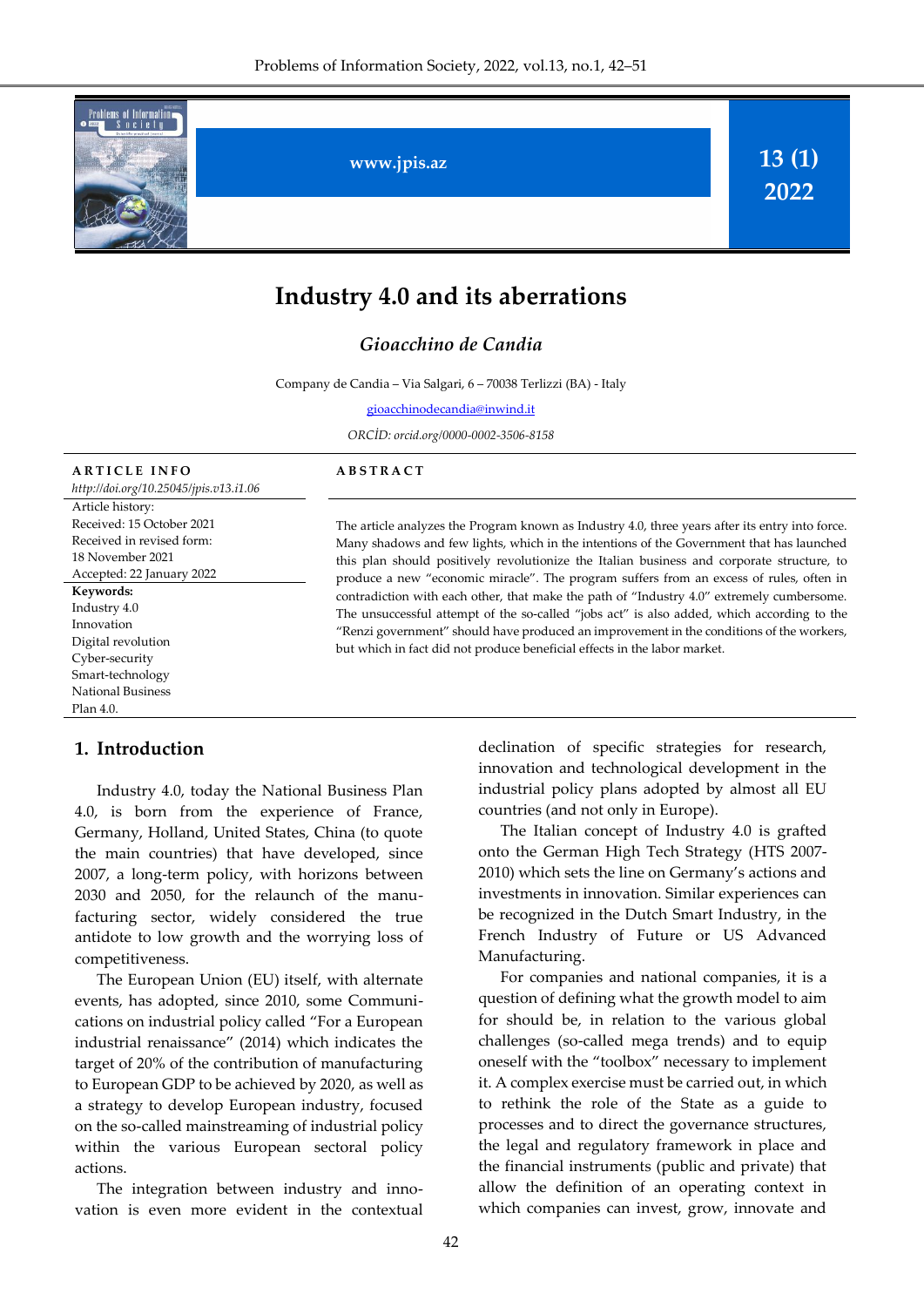provide employment on new technological, structural and organizational bases, consistent with changing trends.

Italy is also called upon to reflect (albeit belatedly) on the potential of a new manufacturing model, on the conditions for its national declination and on the necessary interventions in the short and medium-long term, so that the production system is the protagonist of change technological.

### **2. Industry 4.0**

Industry 4.0 is now unanimously considered the "fourth industrial revolution". In fact, this profound transformation of the way goods are produced, of linking the services market to the manufacturing sector, as well as of creating innovative products has been in progress for some time. However, since in the country this process appears to have still a limited size and diffusion, its perspective is more medium-long term, with borders that are not yet completely clear, although there is a clear perception of a demanding challenge for companies and institutions and, at the same time, inescapable. In fact, the speed, pervasiveness and transversality with which digital technologies (but not only) are penetrating the operational reality of citizens, businesses and (more slowly) public administrations are such as to make the task of fully exploiting its potential, as a driving force for growth and competitiveness for the entire production system [1].

In more operational terms, Industry 4.0 involves the organization of production processes based on technology and on devices capable of autonomously communicating with each other along the value chain: i.e., a smart factory model, where computer-controlled systems manage processes physical, creating a virtual and parallel world to the physical one.

By attempting a work of simplification, factories should become cyber-physical places, where the real world and the digital world are integrated. Production, as it has long been imagined, will include direct machine to machine (M2M) interaction as well as "man-machine" and new technologies will integrate the objects, transforming them into intercommunicating systems with "intelligence".

The enormous availability of data and information, moreover, will be able to influence the production process, business models and the creation (replacement or elimination) of products without distinction. Schematically, the main Smart Technologies on which the industry of the future should be based are represented by:

 Wearables (Wearable Device) sensors and actuators are incorporated in physical assets (clothing and accessories) and are able to use wireless networks to communicate and exchange information between them, but also to increase the ability to read and view physical reality, facilitating the production process;

 Big data analytics, i.e., the tools and methodologies dedicated to the processing and processing of large and various masses of data to be used to adequately and efficiently configure the industrial process;

 Internet of Things, as an ultra-fast connection of objects, machines and men, thanks to which information on products and the operation of machinery is exchanged;

 Cloud Manufacturing, the industrial declination of cloud computing (widespread internet) for on-demand and open access to IT resources supporting production processes and supply chain management;

 Advanced automation, advanced (or humanized) machines and robots able to interact with humans or carry out productive functions autonomously and flexibly (assembly, assembly, etc.);

 Additive manufacturing, 3D printing that allows the production of goods "according to" material, as opposed to the traditional production by subtraction, using innovative production processes and innovative materials, so that the products are "printed" during production.

Undoubtedly, Industry 4.0 significantly impacts production processes and business models. First, increasingly widespread investments in new digital technologies within the factory and more generally within the production chain will enable us to achieve objectives of effectiveness and efficiency. This should reflect positively on production costs and, consequently, on profits, while bearing in mind the weight of the initial investment for company budgets, in particular SMEs.

The availability in real time of enormous masses of information will allow to: monitor the flow of the demand; adjust production levels, maximizing the time of use of industrial assets; reduce the time; optimize warehouse stocks; planning and improving logistics services; develop new products.

Among the positive effects, there is also the possibility of reducing the energy consumption of businesses, thanks to a more efficient management of consumption loads, a reduction in the energy losses of networks and machinery, etc.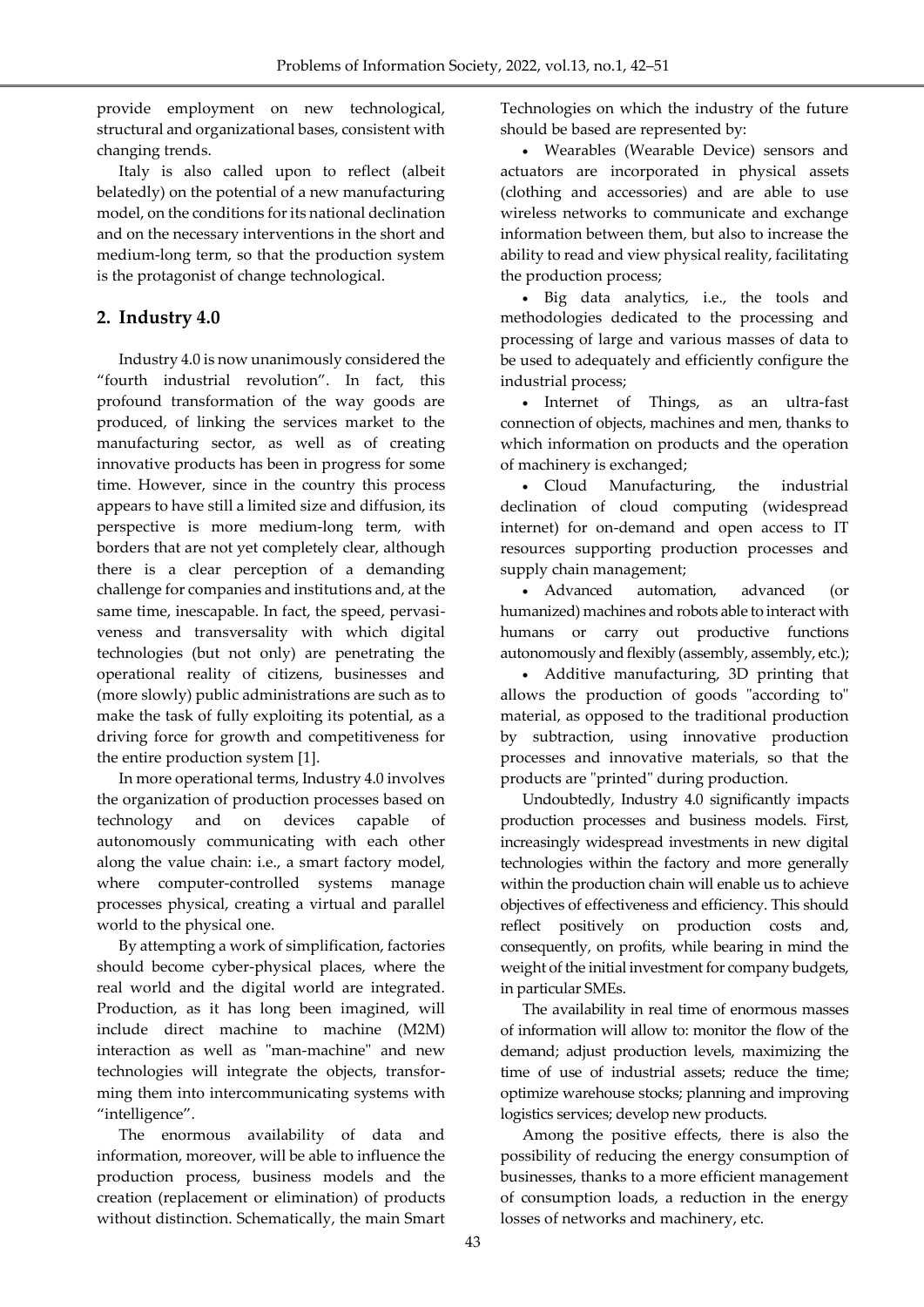As for the products, the new production technologies and the integration of information devices within the goods will further pave the way for intelligent, connected and customizable products (just think of Google glass, technical fabrics used in sports that can provide indications on performance, etc.). Therefore, innovation and creativity become the pillars of an increasingly extreme "customization", which looks not at consumers in a broad sense, but at the consumer as an individual. This is an extremely interesting profile for the Italian production system, which has the strengths of Made In in its craftsmanship and creativity.

It is evident from this brief description that the industry of the future, called Industry 4.0 or not, has its main production factor in information: acquiring, processing, sharing and exploiting information is fundamental to strengthen or create relationships of more stable and qualified supply chains, produce products that are increasingly "sewn on" and integrate traditional and holistic service offerings into traditional manufacturing.

According to this model, global competition, at least for some productions, will no longer be played, or less, on the cost factor, which for a long time has been the basis for business relocation choices (labor) but will be played on quality, on the collaboration between the different companies of a supply chain, as well as on the territorial specializations.

As far as human capital is concerned, an industry dominated by new technologies and a natural tension towards innovation must be able to find on the market human capital with the necessary and adequate skills to constantly feed the technological advancement and renewal of the production process. Starting from the basic school up to the University, training in subjects typically "STEM" (Science, Technology, Engineering, Math) takes on a key role in order to build a pool of qualified skills and feed the innovative process [2].

Furthermore, it is necessary to underline how much of the debate on Industry 4.0 is absorbed by the effects on employment, deriving from the progressive replacement of man with machines, which could render some professional figures obsolete, activating demand for new profiles. From this point of view, the starting point is that every industrial revolution has led to the disappearance of some professional figures while also stimulating the birth of new figures. It is, however, evident that it will be necessary to know how to effectively manage, with adequate tools and policies, the temporary support, training and re-employment of

people, which will be affected by these transformations in the labor market.

Finally, Industry 4.0 sets specific issues related to the management and regulation of information and data. The immateriality that characterizes this new manufacturing sector model requires adequate legislative and legal solutions regarding the construction of operational standards and platforms, to allow the effective interoperability of the various subjects of a supply chain. It requires a strong involvement of the institutions in the definition of tools and rules for the protection of industrial intellectual property, personal data, or in creating competent structures in the field of cyber-security.

### **3. Regulatory framework**

To date, Italy has equipped itself in part with a corpus of laws built *ad hoc*, partly exploiting existing laws, which attempt to regulate Industry 4.0.

These rules can be summarized in the following list:

- agreements for innovation;
- nuova Sabatini;
- centers of competence;
- technology transfer centers;
- development contracts;
- training tax credit 4.0;
- R&D tax credit;
- guarantee fund for SMEs;
- hyper and super depreciation;
- patent box;
- innovative startups and SMEs.

In detail, agreements for innovation concern a series of incentives for companies of any size, with at least two approved budgets, which carry out industrial, agro-industrial, artisan or service industry activities, as well as research activities.

Proponent companies may also submit projects jointly between themselves and/or with research organizations, up to a maximum of five coproponents. In such cases, projects must be implemented through the use of the network contract tool or other contractual forms of collaboration such as, for example, the partnership agreement and the consortium.

It finances projects concerning industrial research and experimental development activities aimed at creating new products, processes or services or at significantly improving existing products, processes or services, through the development of one or more of the technologies identified by the European Union Framework Program [4] for research and innovation 2014 - 2020 "Horizon 2020", such as: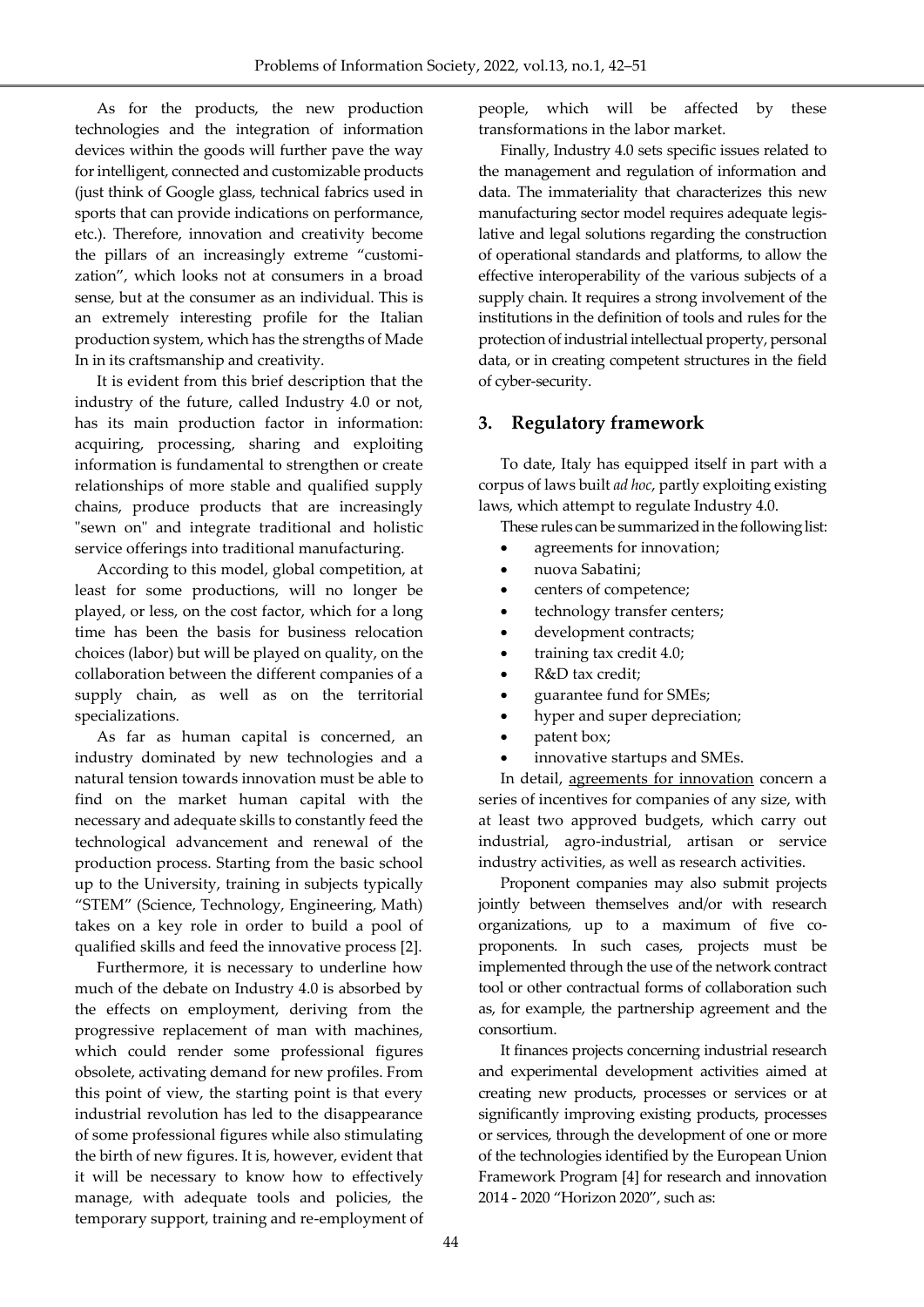- 1. information and communication technologies (ICT);
- 2. nanotechnology;
- 3. advanced materials;
- 4. biotechnology;
- 5. advanced manufacturing and processing;
- 6. space;

7. technologies aimed at achieving the following objectives of the "Society Challenges" priority set by the Horizon 2020 Program.

Research and development projects must include costs and eligible costs not less than 5 million euros and not exceeding 40 million euros, have a duration not exceeding 36 months and be started after the presentation of the project proposal to the Ministry of Economic Development.

The relevant legislation is contained in the Ministerial Decree of 28 November 2017 of the Ministry of Economic Development (MISE) and subsequent additions [8].

*Nuova Sabatini* is a measure of MISE that supports investments to buy or lease machinery, equipment, facilities, capital goods for production and hardware, as well as software and digital technologies.

The micro, small and medium-sized enterprises (SMEs) that benefit from the application are eligible for the benefit:

• they are duly constituted and registered in the Business Register or in the Fishing Companies Register;

• they are in full and free exercise of their rights; they are not in voluntary liquidation or subject to bankruptcy proceedings;

 the aids considered illegal or incompatible by the European Commission are not included among the subjects that have received and subsequently not reimbursed or deposited in a blocked account;

 they are not in conditions such as to be firms in difficulty;

 they are based in a Member State, provided they open an operating office in Italy by the deadline for completing the investment.

All productive sectors are admitted, including agriculture and fishing, with the exception of the following:

• financial and insurance activities;

 export-related activities and for interventions subject to the preferential use of domestic products with respect to imported products.

The facilities are complex and consist of the granting by banks and financial intermediaries, adherents to the Addendum to the agreement between the Ministry of Economic Development, the Italian Banking Association and Cassa Depositi e Prestiti SpA, of loans to micro, small and medium enterprises to support the investments envisaged by the measure, as well as a contribution by the Ministry of Economic Development, related to the interests on the aforementioned loans.

The investment can be entirely covered by bank financing (or leasing). The loan, which can be backed by the guarantee of the "Guarantee Fund for small and medium enterprises" up to 80% of the amount of the loan, must be:

- 1. lasting no more than 5 years;
- 2. for an amount between  $\epsilon$  20,000 and  $\epsilon$  2 million;
- 3. entirely used to cover eligible investments.

The contribution of the Ministry of Economic Development is a contribution whose amount is determined in an amount equal to the value of the interest calculated, conventionally, on a loan for duration of five years and of an amount equal to the investment at an annual interest rate equal to:

• 2.75% for ordinary investments;

 3.575% for investments in digital technologies and in waste tracking and weighing systems (investments in so-called "Industry 4.0" technologies).

The reference legislation is varied, as the *nuova Sabatini* refers to various existing laws regarding corporate financing and tax credit, as well as the rules for granting and paying the contribution in relation to bank loans and specific articles of the Budget Laws, approved by the Italian Parliament over the last four years.

Competence Centers promotes the establishment of highly specialized places on Industry 4.0 issues, in the form of public-private partnerships. The competence centers will have to carry out guidance and training activities for companies, as well as support in the implementation of innovation projects, industrial research and experimental development aimed at the realization by new users, in particular SMEs, of new products, processes or services (or their improvement) through advanced technologies in the Industry 4.0 area.

It is aimed at public and private operators (businesses and other economic operators, including those that carry out financial and/or insurance intermediation, national or regional trade associations, etc.) with the participation of at least one research organization.

Benefits are granted in the form of direct spending contributions in relation to: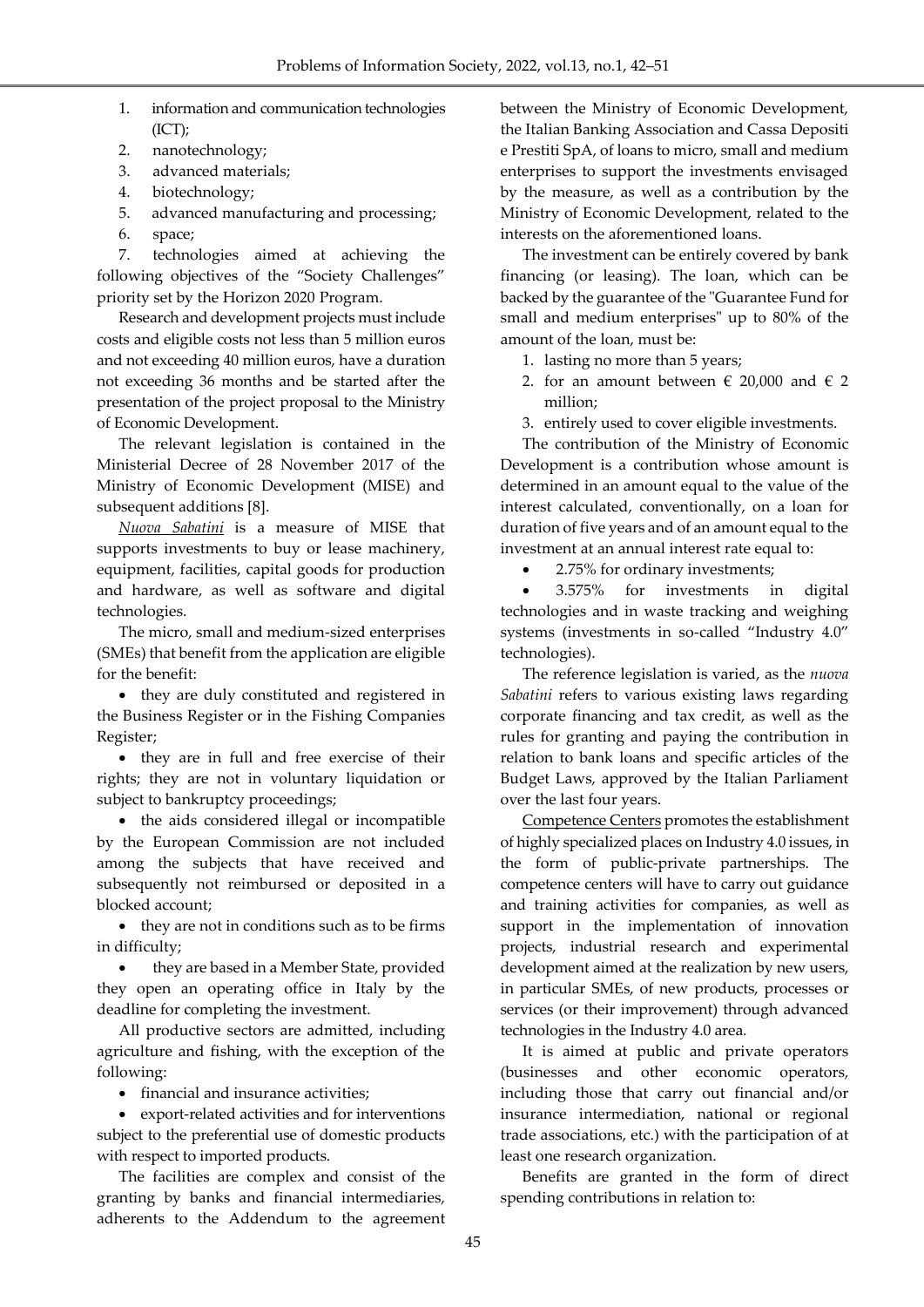establishment and start-up of the center of competence, to the extent of 50% of the expenses incurred, for a total amount not exceeding 7.5 million euro;

 innovation projects, industrial research and experimental development presented by companies, to the extent of 50% of the costs incurred, for a maximum amount not exceeding 200 thousand euros per project.

The relevant legislation is contained in the Directorial Decree of 29 January 2018 [6].

The Technology Transfer Centers carry out training and technological consultancy activities, as well as the provision of technology transfer services to companies in the areas of operations identified by the Ministry of Economic Development, including:

- additive manufacturing;
- augmented reality;
- internet of things;
- cloud;
- cybersecurity;
- big data analysis.

The certification will be issued by *Unioncamere*.

The relevant legislation is contained in the Directorial Decree of 22 December 2017 and subsequent additions [5].

The Development Contract, introduced in the regulation by article 43 of the decree-law of 25 June 2008, n. 112, and operational since 2011, represents the main facilitation tool dedicated to supporting large-scale strategic and innovative production investment programs.

The complex legislation governing the instrument has undergone, over the years, substantial changes aimed at guaranteeing faster access procedures and a better response to the needs expressed by the national productive fabric.

The legislation currently in force (decree of the Minister of Economic Development of 9 December 2014 and subsequent amendments) valid for the 2014-2020 programming period, allows the financing of:

• industrial development programs, including programs concerning the processing and marketing of agricultural products;

 development programs for environmental protection;

 development programs for tourist activities which may include, for an amount not exceeding 20% of the total investments to be made, programs for the development of commercial activities.

Within the aforementioned programs, the instrument can also finance research, development and innovation programs, as well as infrastructure works within the limits set by the implementing legislation.

The total amount of expenses and costs eligible for the subsidies must not be less than  $\in$  20 million, or  $\in$ 7.5 million if the program concerns exclusively the processing and marketing of agricultural products.

Development programs can be carried out by one or more companies, Italian or foreign, of any size (compatibly with the community regulations applicable from time to time). The development program can also be implemented jointly, including through the use of the "network contract" tool.

Training tax credit 4.0 is intended to stimulate business investments in staff training in matters concerning the technologies relevant to the process of technological and digital transformation of companies envisaged by the "National Business Plan 4.0", known as "enabling technologies".

Addresses:

 companies' resident in the territory of the State, regardless of the legal nature, the economic sector to which they belong, the size, the accounting regime and the system for determining income for tax purposes;

 non-commercial entities that carry out commercial activities relevant to business income;

 companies residing abroad with permanent organizations in Italy.

Substantially the benefits relate to the tax credit in the amount of 40% of the expenses related to the employees involved in the training activities admissible, limited to the corporate cost referred to the hours or days of training, incurred in the taxable period eligible and up to a maximum limit of  $\epsilon$  300,000 for each beneficiary, agreed by collective or corporate collective agreements.

The legislation is substantially contained in the Interministerial Decree of 4 May 2018 [9], with various references to circulars from the MISE and the Revenue Agency [9].

The R&D Tax Credit serves to stimulate private spending on Research and Development to innovate processes and products and guarantee the future competitiveness of companies.

Addresses:

 all subjects in possession of business income (companies, non-commercial entities, consortia and business networks) regardless of the legal nature, company size and economic sector in which they operate;

 Italian companies or companies residing abroad with a stable organization in the national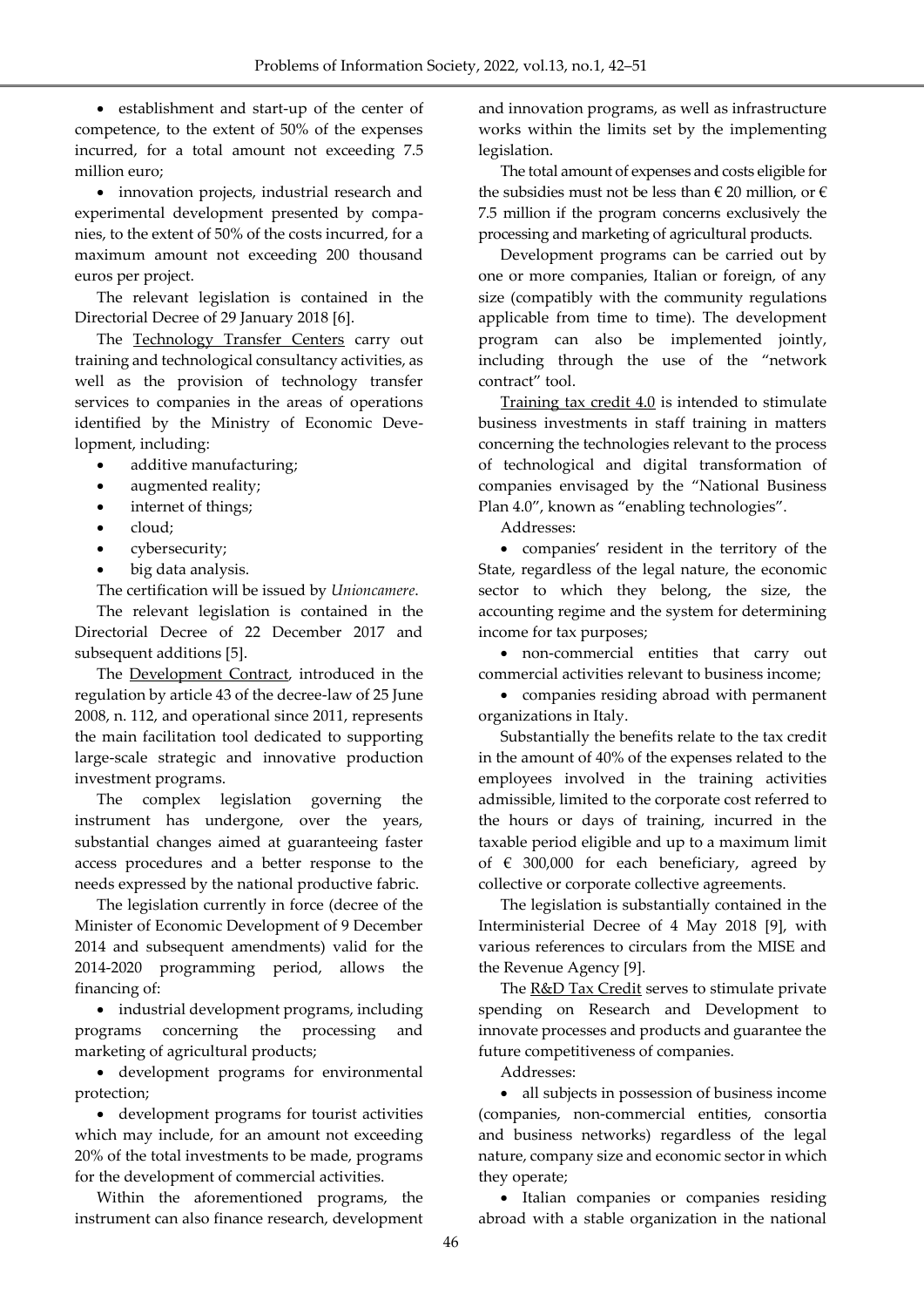territory, which carry out their own Research and Development activities or commission Research and Development activities;

• Italian companies or companies residing abroad with a stable organization in Italy, which carry out Research and Development activities on commission by companies' resident abroad.

The advantages are many and concern the tax credit in the amount of 50% on incremental expenses in Research and Development, recognized up to an annual maximum of 20 million  $\epsilon$  / year per beneficiary and calculated on a fixed basis given by the average of the expenses in Research and Development in the years 2012-2014. The tax credit can be used, even in the event of losses, to cover a wide range of taxes and contributions.

All expenses related to fundamental research, industrial research and experimental development can be facilitated: costs for highly qualified and technical personnel, research contracts with universities, research institutes, companies, startups and innovative SMEs, amortization rates for instruments and equipment of laboratory, technical and industrial skills.

The measure is applicable for research and development expenses, which will be incurred in the 2017-2020 period.

The benefit can be combined with:

- super-amortization and over-amortization;
- *nuova Sabatini*;
- patent box;
- incentives for the capitalization of companies (ACE);
- incentives for investments in start-ups and innovative SMEs;
- Central Guarantee Fund.

The purpose of the Guarantee Fund for SMEs is to facilitate access to the financial resources of small and medium-sized enterprises by granting a public guarantee which is placed side by side and often replaces the real guarantees brought by companies.

Thanks to the Fund, the company has the concrete possibility of obtaining financing without additional guarantees (and therefore without surety costs or insurance policies) on the amounts guaranteed by the Fund, which does not offer cash contributions.

According to the latest surveys, over 99% of companies had access to financing with coverage of the Fund in the absence of the presentation of collateral.

The Guarantee Fund for SMEs is an instrument established by Law n. 662/1996 (art. 2, paragraph 100, letter a) but operational since 2000. Following the entry into force of the aforementioned law, the

MISE has produced a series of Decrees, aimed at updating the methods used by companies to access to the same fund [20].

Hyper and super amortization support and incentivize companies that invest in new capital goods, in tangible and intangible assets (software and IT systems) functional to the technological and digital transformation of production processes.

It is addressed to all the holders of business income, including individual enterprises subject to IRI, with fiscal headquarters in Italy, including permanent business organizations resident abroad, regardless of legal form, company size and sector in which they operate.

The advantages are:

 hyper-amortization - 250% overvaluation of investments in new tangible assets, devices and technologies enabling transformation into 4.0 purchased or leased;

 Super-amortization - 130% overvaluation of investments in new capital goods purchased or leased; for those who benefit from hyperdepreciation there is the possibility of also benefiting from a 140% overvaluation for investments in intangible capital goods (software and IT systems).

Hyper and super-amortization are regulated by the following rules: Law 28 December 2015, n. 208 [22], Law 11 December 2016, n. 232 [23] and Law 10 December 2014, n. 183 [21].

Patent box is a special tax relief scheme for income deriving from the use of copyrighted software, industrial patents, designs and models, as well as processes, formulas and information relating to experience acquired in the industrial, commercial or scientific field protectable.

Individuals with business income can exercise the option, regardless of the type of accounting adopted and the legal title under which the use of the assets takes place.

The option must be exercised in the tax return relating to the first tax period for which it is intended to opt for the same, it is valid for five tax periods, it is irrevocable and renewable.

The relevant legislation is contained in the MISE Decree of November 28, 2017.

Startups and innovative SMEs represent a package of standards, which can be used by newborn companies (startups) and companies already existing on the market, which fall within the definition of SMEs.

The reference regulations are confusing and contradictory.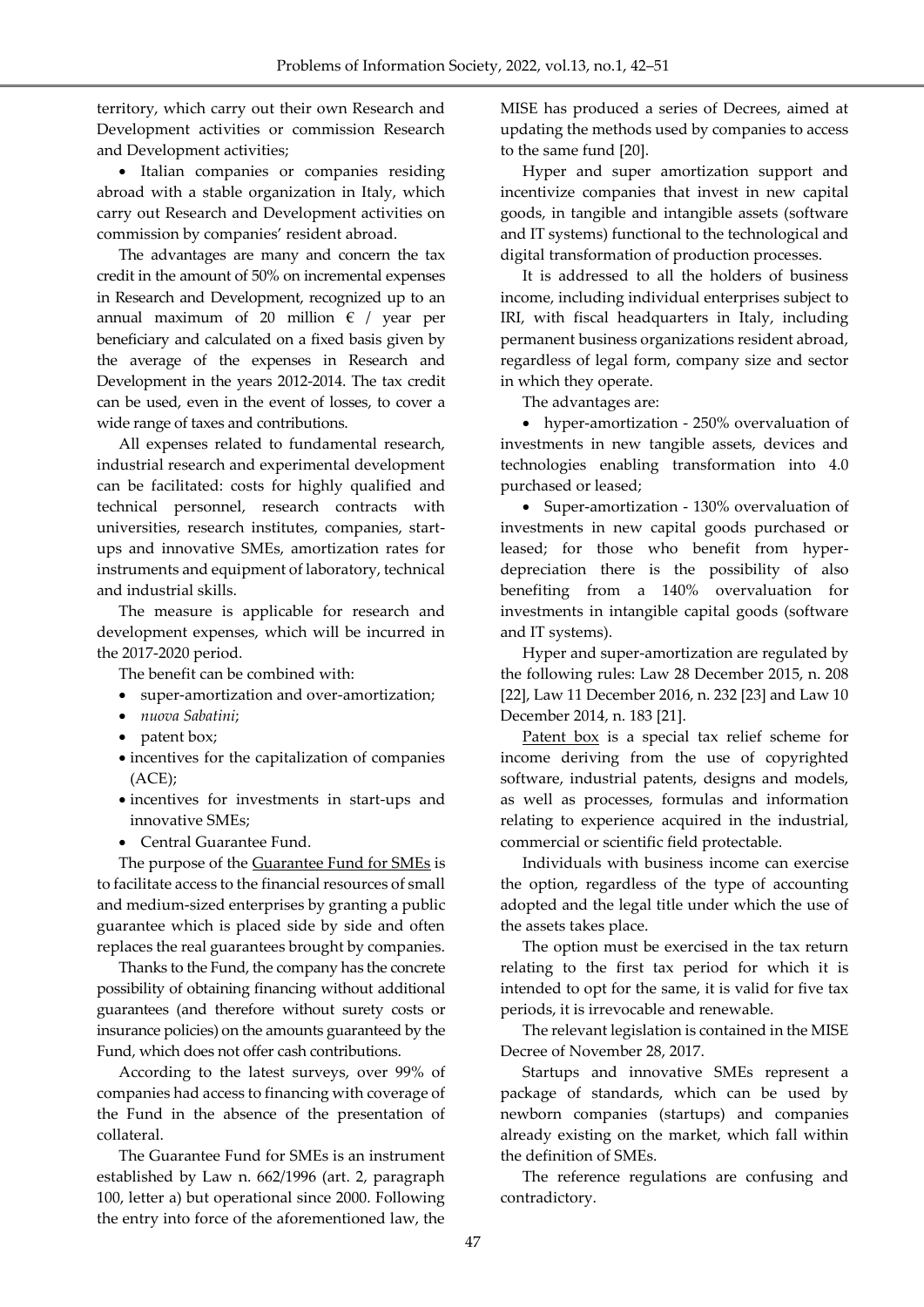### **4. Jobs act**

Within the package of regulations that attempt to regulate Industry 4.0, the legislative body called jobs act, approved by the Italian Parliament between 2014 and 2015, was inserted during the socalled "Renzi Government", deus ex machina of this operation [3].

This term informally indicates a reform of the "labor law in Italy", aimed at making the labor market even more flexible. The provision was adopted with the aim of reducing unemployment, stimulating companies to hire. According to the "Renzi Government", the jobs act would have created over a million jobs.

The term derives from the acronym "Jumpstart Our Business Startups Act", referring to a US law, promulgated during the presidency of Barack Obama in 2011, in favor of small businesses through access to financial funds. In Italy the term was instead used, due to contamination with the English word job, to define a set of normative interventions in the field of work of a more general nature.

There are many normative references: Decree-Law no. 34/2014, Law n. 183/2014 and Legislative Decrees n. 22/2015, 23/2015, 80/2015, 81/2015, 148/2015, 149/2015, 150/2015 and 151/2015 [10, 21, 12, 13, 14, 15, 16, 17, 18, 19].

In summary, this body of laws applies to workers hired with a permanent employment contract starting from the date of entry into force of the decree (i.e., from 7 March 2015) as well as conversion cases, following the entry into force of the decree, fixed-term contracts or apprenticeships in permanent contracts. For other contracts, however, Article 18 of the Workers' Statute continues to apply.

The decree states that, in the event of dismissal without a justified objective reason, the employer will have to pay the employee a compensation equal to two months' salary for each year of work in the company, from a minimum of 4 to a maximum of 6 months of compensation for companies with less than 15 employees and from 12 months to 24 months of compensation for companies with more than 15 employees.

The new rules also provide for the possibility of having recourse to quick conciliation, in which the employer offers a monthly salary for up to a maximum of 18 months for each year of seniority. The rule also modifies article 18 of the Workers' Statute, which in the current formulation provides for redundancies for dismissals without a justified

reason, ranging from a minimum of 12 to a maximum of 24 monthly payments or reintegration in the workplace, but yes only applies to companies with more than 15 employees.

Similar protections are also provided for discriminatory and disciplinary dismissals for which the non-existence of the disputed fact is proven (for which the reinstatement of the employee is imposed).

According to a statement released on 26 September 2018 by the Press Office of the Constitutional Court, the Council declared the illegitimacy of article 3, paragraph 1 of legislative decree n. 23/2015 [13], in the part not modified by the subsequent Decree-Law n. 87/2018 (so-called "Decree Dignity") regarding the criterion for determining the indemnity due to the worker unjustifiably dismissed, determined only on the basis of length of service [11].

### **5. Current situation**

Three years after the entry into force of the package of rules governing Industry 4.0, the situation appears to be nebulous, as there is no real monitoring of public spending carried out for the benefit of companies, which have benefited from Industry 4.0.

To date, access to financial resources, tax benefits and budgetary support has been granted by "preferential routes" to large industrial groups, such as the Marcegaglia Group, the FCA Group and a few others.

These are those companies that have long equipped their corporate structure and their budgets so that they are eligible to access the plethora of regulations, which today attempts to regulate the National Business Plan 4.0.

In fact, these companies have pushed the previous government to implement all the necessary "reforms" that are in line with the needs of these large industrial groups. For most other types of businesses, access to such facilities is extremely cumbersome, as is impossible.

To this end, the "jobs act" is inserted, which almost completely erases the art. 18 of the Workers' Statute, made dismissal without just cause possible and de-penalized. This has led to a further gap between the private and public employment world. In fact, in the Italian Public Administration the aforementioned art. 18 continues to be in force, making it impossible for dismissal without just cause for this category of workers.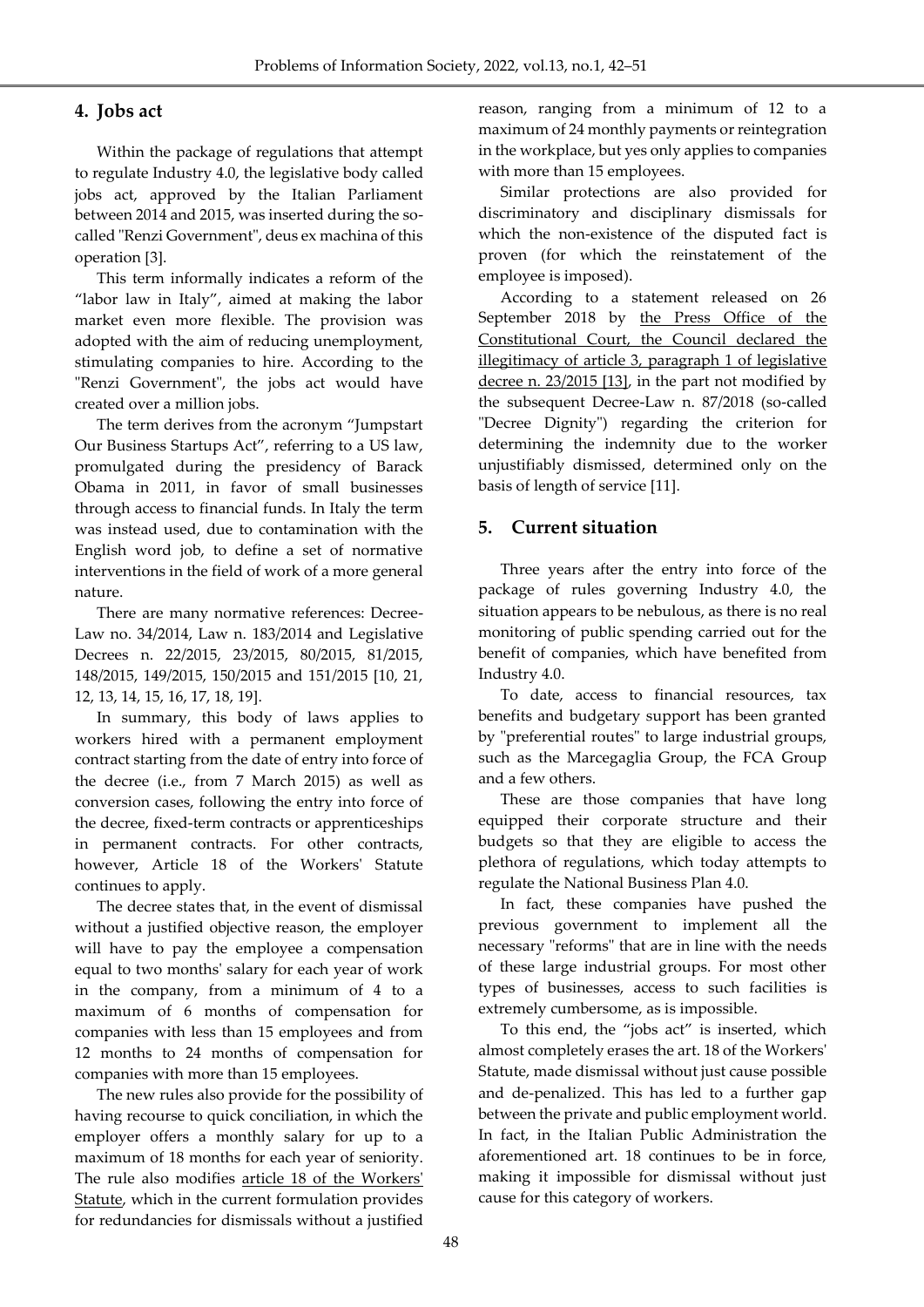The entry into effect of the "jobs act" has caused the further precarization of the private labor market, encouraging companies, especially SMEs, to dismiss employees hired on permanent contracts, in favor of younger staff contracted by the term and with forms more "flexible".

Moreover, the increased bargaining power of companies has not translated into an increase in wealth for the country, so much so that the Italian GDP in the three-year period 2016 - 2018, in real terms, has decreased.

From the technological point of view these last years have not registered any progress, also because the Public Administration continues to pay the many delays accumulated in the management of the computerization of public offices. To this is added a distorted application of the laws concerning privacy, which takes away from the citizen, therefore the tax payer, even control over his own sphere of activity and related relations with the Public Administration.

Nominal GDP. Italy 2016 - 2018 (USD billion)



**Fig 1.** Nominal GDP. Italy 2016-2018(USD billion)



ual GDP change in real terms. Italy 2016 - 2018 (USD bill

**Fig. 2.** Ual GDP change in real terms. Italy 2016- 2018(USD billion)



Employment rate. Italy 2016 - 2018

**Fig.3.** Employment rate Italy 2016-2018

Unemployment rate. Italy 2016 - 2018



 **Fig.4.** Unemployment rate Italy 2016-2018

The labor market, on the other hand, is always depressed. The 2016-2018 three-year period, against a slight improvement in the employment rate and the consequent decrease in the unemployment rate, was affected by a decrease in permanent contracts (of around 130,000 units) together with the decrease in self-employed workers (almost 80,000 units in less).

The jobs act, therefore, has not reached the "publicized" goal of one million new jobs and further destabilized the Italian labor market, already tried by years of labor law maladministration.



**Fig. 5.** Occupied by professional position. Italy 2016-2018 (thousands of units)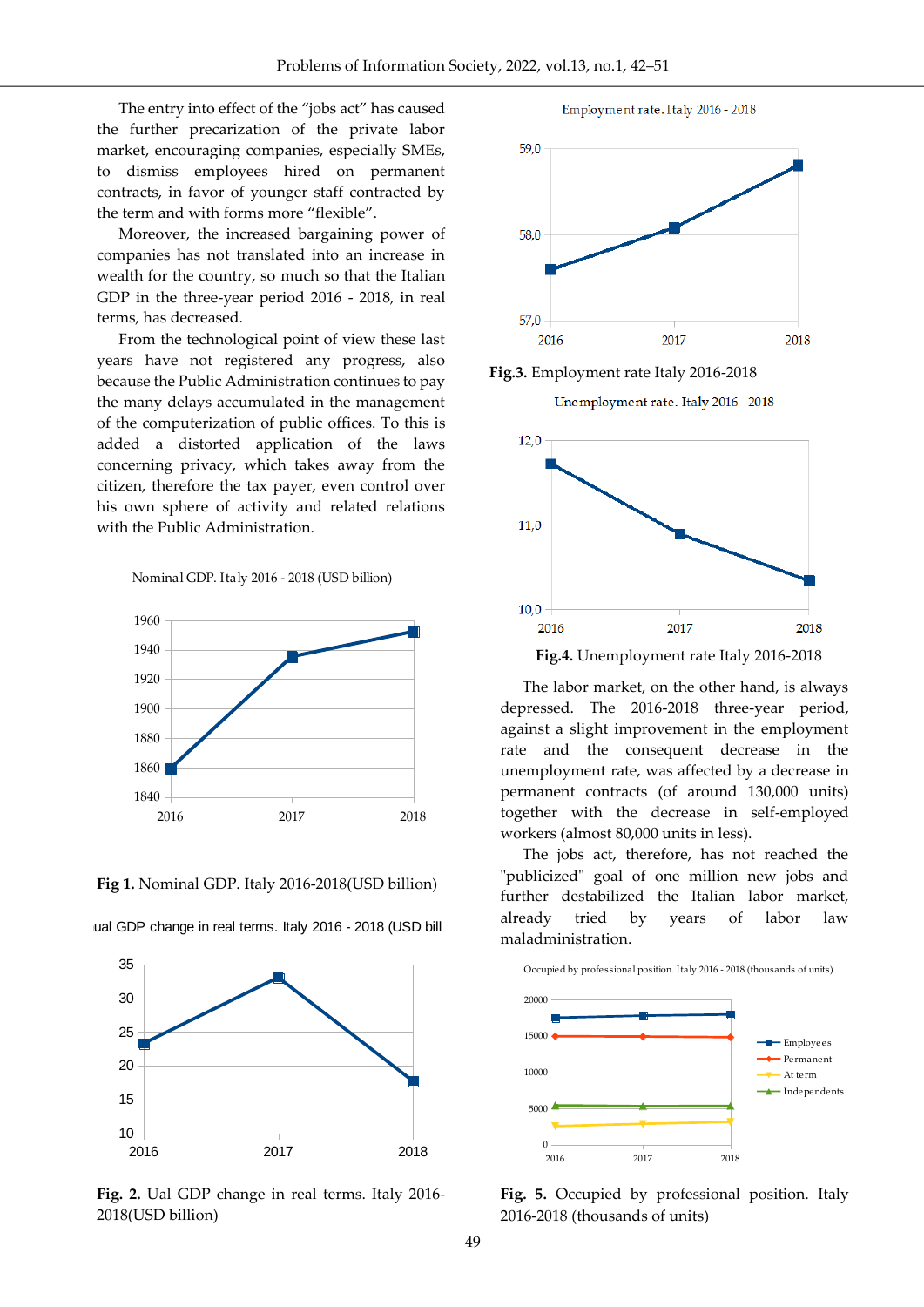## **Conclusions**

The process relating to the Industry 4.0 program (National Business Plan 4.0) is still ongoing and far from being concluded.

From the data presented, the poor ability of the Plan to produce a new "industrial revolution", as it was in the advocates' program, clearly emerges.

Even the labor market has not seen a revival, but a further collapse.

Therefore, remains the weakness of a Plan that discounts the "aping" of other programs, already in progress for some time in other countries (such as Germany, Holland, Great Britain) that have the necessary basic characteristics, so that it feeds the hope that a shovel Plan can take root positively in their respective countries.

The Italian government that approved it, far from being able to implement a real and effective economic programming, preferred, as in the past, to awkwardly procure foreign best practices.

Add to this, negatively, the operation in the area of employment law known as jobs act, which has had the opposite effect expected by the so-called "Renzi Government".

The obvious criticalities already emerged in Italy also occur in other countries. The United States has exploited 18% of their potential from digital technologies, while Europe has taken advantage of only 12% and other advanced economies even less. In Germany as in many other countries, "Industry 4.0" still expresses a concept relating to "what could be" rather than to what it is today. Therefore, the push towards a digitalization of the industry should not be understood as an immutable data.

We should not forget the growing disorder due to the current accumulation mechanism of global capitalism, which is closely linked to the dissolution of the state as a 'mediator' between capital and labor in the era of neoliberalism, a process that the latter in all parts of the world has contributed to the growth of disparities and inequalities.

Therefore, Industry 4.0 represents a phase of oligarchic globalization, where only the economically strongest nations and the richest 20% of the population, and in particular 1%, can have actually positive expectations, since not even the policies of liberal mold in support of welfare find more space on the political agenda. As a result, we are witnessing the dissolution of classes and class consciousness.

In Germany the protection of workers' rights has remained relatively stronger for workers with stable contracts of large manufacturing companies, but millions of workers are trapped in a condition marked by low wages and very little chance of progress.

At this point it is necessary to address, albeit briefly, the question of the vital inputs for the digitalization of the economy.

This is a problem that has so far not been adequately addressed by economic policy makers, industry representatives, or trade unions. Although the costs of the transition to "Industry 4.0" are considered to be such that they can be managed without major problems at least by the largest companies, even if the impact on workers is largely ignored by both governments and unions, it is necessary to underline that the future of "Industry 4.0" will depend very much on how the prices of metals and of all the materials necessary for the production of technological products, as well as of oil, will behave when economies around the world will invest in an increasingly massive way: 1) in the production of renewable energy; 2) in electric mobility; 3) in digital production; 4) how much consumers will continue to buy all types of mobile devices (such as smartphones and tablets); 5) from what the Governments will continue to invest in the technological-military sector.

It should not be forgotten, in fact, that all these new technologies, therefore the industries that produce them, depend crucially on the availability of oil and 'rare metals' such as copper, nickel, silver, uranium and in particular from the so-called "rare earths" such as indium, gallium, germanium, lithium and many others.

In conclusion, only a handful of ignorant people could deny that limits to economic growth are being faced for various reasons. It follows the need on the part of those who should avoid building our future on the same socio-economic and environmental model as that developed so far.

However, the limits to growth deriving from the current levels of pollution produced by capitalism are ignored and will probably continue to be ignored until a "point of no return" is reached, such that the entire economic, social and natural system collapses.

Limits to economic growth could manifest even before this collapse due to stringent constraints inherent in the availability of natural resources and this could have an impact on the capitalist accumulation process, as in the past, which will be